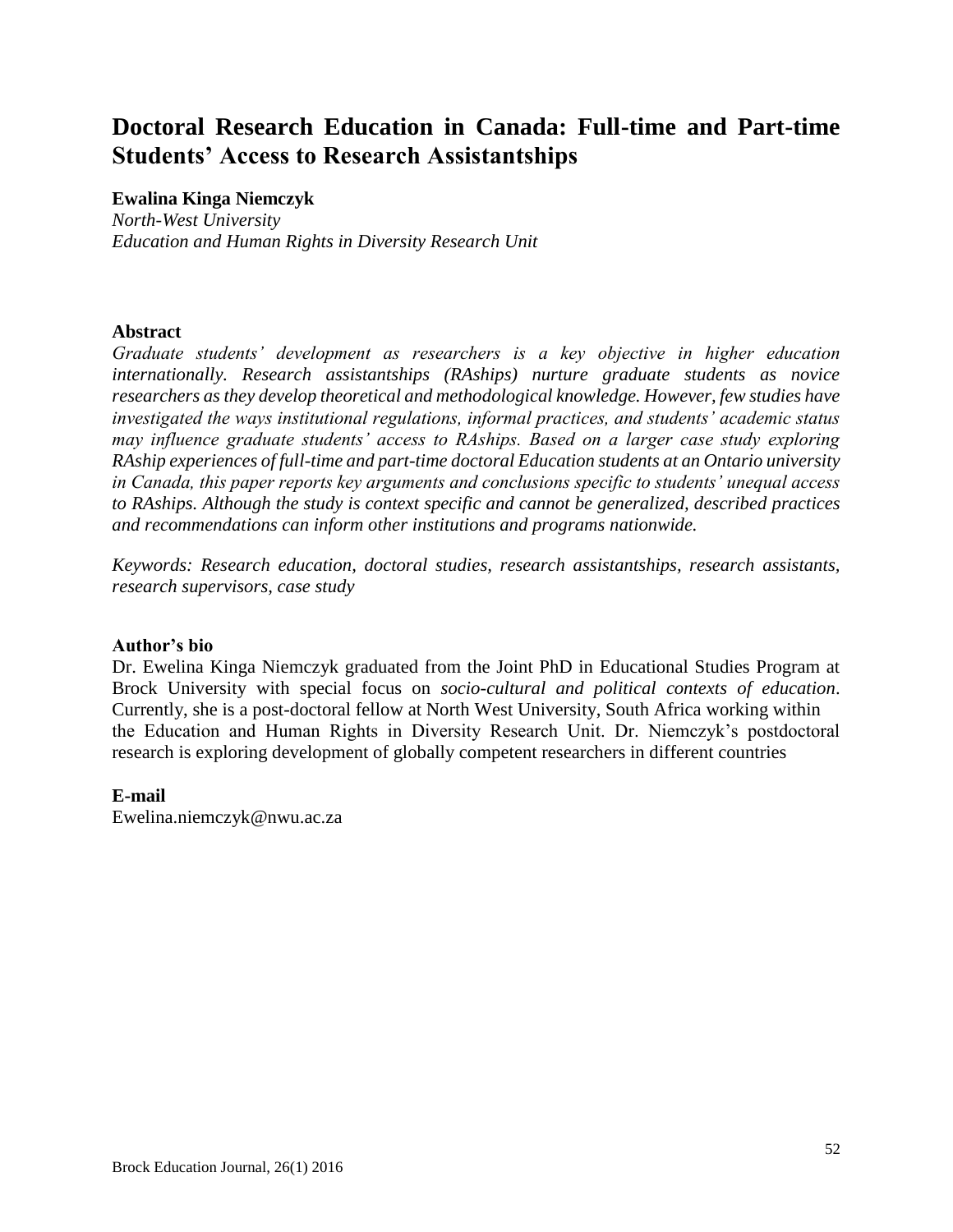Governments and international funding agencies recognize that university researchers create knowledge that drives the innovation necessary to deal with complex social and economic challenges (Organisation for Economic Co-operation and Development, 2015). Universities play an essential role in developing creative solutions and the critical thinking skills that fuel nations' knowledge economy whose success is predicated on global perspectives. The Canadian federal government's investment in researchers is vital for the nation's universities since the latter are responsible for more than one-third of Canada's annual research activities (Lambert-Chan, 2008). Thus, governmental support for quality research, including training the next generation of skilled researchers, is needed to meet the growing societal demand for new ideas and innovation.

Canada's three main funding agencies—the Social Sciences and Humanities Research Council of Canada (SSHRC), the Natural Sciences and Engineering Research Council of Canada (NSERC), and the Canadian Institutes of Health Research (CIHR)—make significant investments in research and emphasize that research and innovation highly influence Canada's economic prosperity and quality of life (Association of Universities and Colleges of Canada, 2012). In the changing world of research, Canadian funding agencies' primary objective is to invest in the development of talented and innovative leaders and outstanding scholars who can make strong contributions nationally and globally.

 The federal and the provincial governments' commitment to enhancing research and development create expectations in regards to graduate education (Ministry of Research & Innovation, 2008; Rae, 2005), which is expected to prepare highly skilled researchers who are able to engage in the diversified global research environment. According to McWey, Henderson, & Piercy (2006), research development in graduate programs encompasses more than mere research methods courses and completion of a thesis; it also involves graduate students' participation in educational opportunities that connect and apply theoretical course content to research practice. Such educational opportunities may arise in research assistantships (RAships), during which time students may become involved in diverse components of research.

Research partners—scholars, students, institutions, and funding agencies alike—recognize the potential for and importance of mutually beneficial outcomes when graduate students work as (RAs) research assistants (Grundy, 2004; McGinn, Niemczyk, & Saudelli, 2013; Moore Scarduzio, Plump, & Geist-Martin, 2013; Pollon, Herbert, Chahine, & Falenchuk, 2013). RAs labour alongside research supervisors on the latter's research projects and may participate in diverse assistantship tasks (from designing a study and applying for research clearance to writing reports and presenting at conferences). The development of skill sets though these activities facilitates the acquisition of knowledge that in turn supports the RAs' graduate studies. Mentoring relationships may develop between RAs and research supervisors engaged in RAships, which can benefit both parties.

Graduate students' development as researchers is a key objective in higher education, yet few studies have investigated such academic and professional development (McGinn, 2006). RAships provide opportunities for graduate students to acquire, practice, and enhance their research knowledge and skills (Grundy & McGinn, 2009; McBurnie, 2011; McWey et al. 2006); however, the majority of the extant literature concentrates on the venues of graduate research coursework (Winn, 1995) and thesis supervision (Amundsen & McAlpine, 2009; Bartlett & Mercer, 2001; Grant, 2005; Wisker, 2005) through which research is taught and learned. Much less is understood about RAships and their potential for educating future generations of researchers. Indeed, few studies have investigated graduate students' experiences with RAships and the ways that institutional regulations, practices, and social relations influence such experiences (Edwards,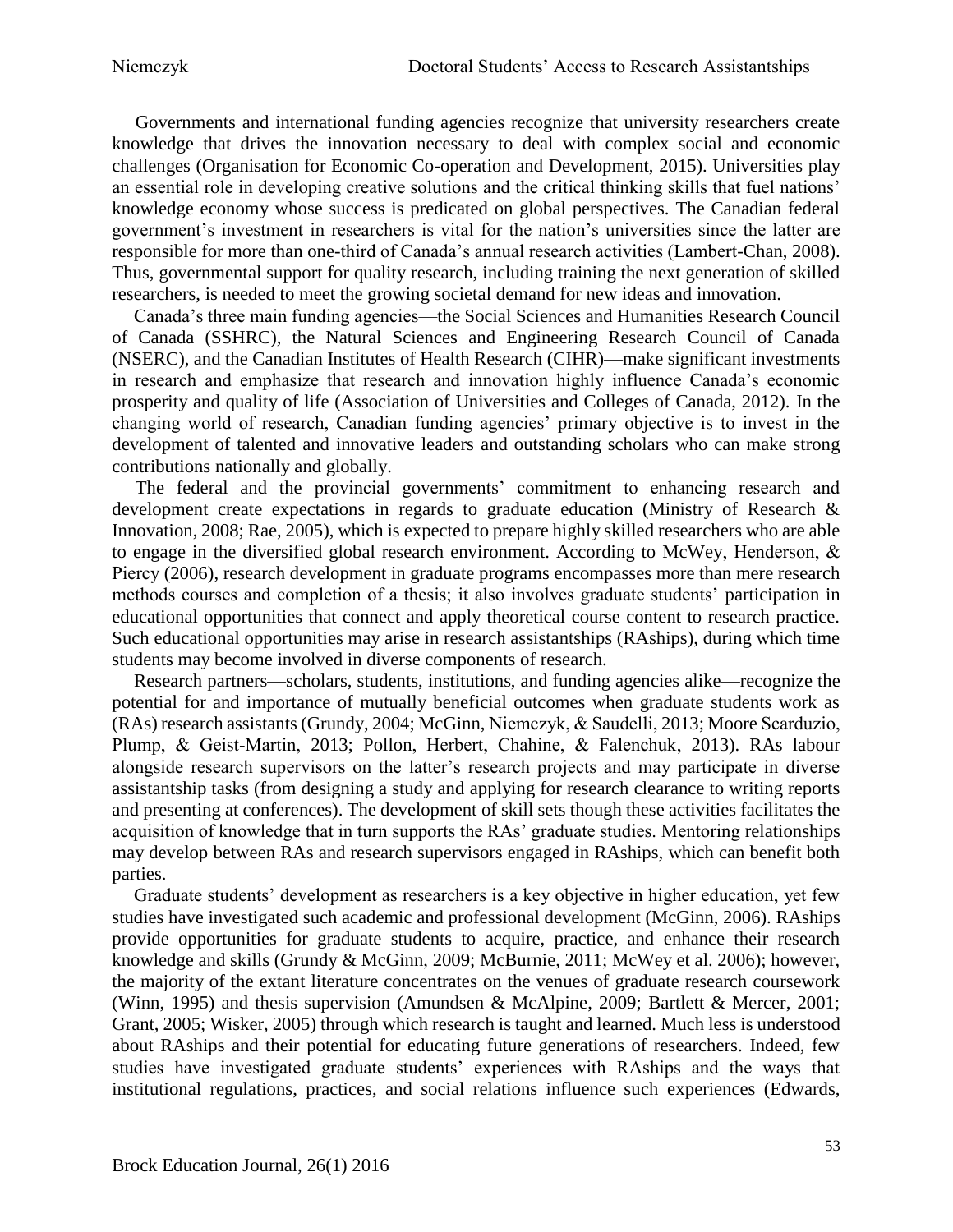2009; Hutchinson & Moran, 2005; Molony & Hammett, 2007; Turner 2010). In addition, because full- and part-time doctoral students typically follow different regulations, it seems appropriate to investigate their access to RAships separately. Stemming from a larger case study of RAships, this paper explores full- and part-time doctoral students' access to RAship experiences in a particular program and field of study at one Ontario institution.

## **Theoretical Framework**

The theoretical framework guiding the study was informed by a social practice perspective on learning posited by Lave and Wenger (1991), who argued that learning is a process of participation in communities of practice. They portrayed legitimate peripheral participation as a particular way of engagement whereby a learner participates in the actual practice of an expert, though only to a limited degree initially and with limited responsibility for the final result.

Legitimate peripheral participation refers to the process by which newcomers become part of a community of practice and eventually become full participants. Recognizing legitimate peripheral participation in this study thus encompasses RAships as potential educational venues for developing future researchers. Doctoral RAs working alongside experienced research supervisors may have opportunities to become part of a research community. Through collaborative engagement in research and the shared construction of knowledge, students can learn research skills, generate intellectual capital, and most importantly, begin the transformation toward becoming independent researchers.

As Lave and Wenger (1991) stated, "The key to legitimate peripherality is access by newcomers to the community of practice and all that membership entails" (p. 100). RAships may provide access "to a wide range of ongoing activity, old-timers, and other members of the community; and to information, resources, and opportunities for participation" (Lave and Wenger 1991, p. 101). Yet, as this article will illustrate, access to and distribution of RAships that are delimited by institutional regulations and practices may promote, restrict, or prevent students' legitimate peripheral participation.

## **Research Methods**

This case study examined RAships in a doctoral Education program at an Ontario institution during specific period of time. As Creswell (2011) explained, a case study is an in-depth exploration of a bounded system based on extensive data collection of multiple sources, where "bounded means that the case is separated out for research in terms of time, place, or some physical boundaries" (p. 465). The multiple data sources in this study included interviews with doctoral students, research supervisors, and administrators as well as analysis of documents relevant to RAships. It is important to note that research supervisors' and administrators' responses were meant to complement doctoral students' voices to build a comprehensive understanding of RAships.

Participants were recruited through maximal variation sampling, which allowed for the building of complexity into research when sampling participants or sites. This purposeful sampling was used to develop many perspectives and a detailed understanding of the access to RAships through recruitment of doctoral students that differ in terms of study status, research supervisors who work with doctoral RAs, and administrators directly involved in the organization and distribution of RAships.

The recruitment steps resulted in semi-structured interviews with three groups of participants— 13 doctoral students, five research supervisors, and two administrators. One personal interview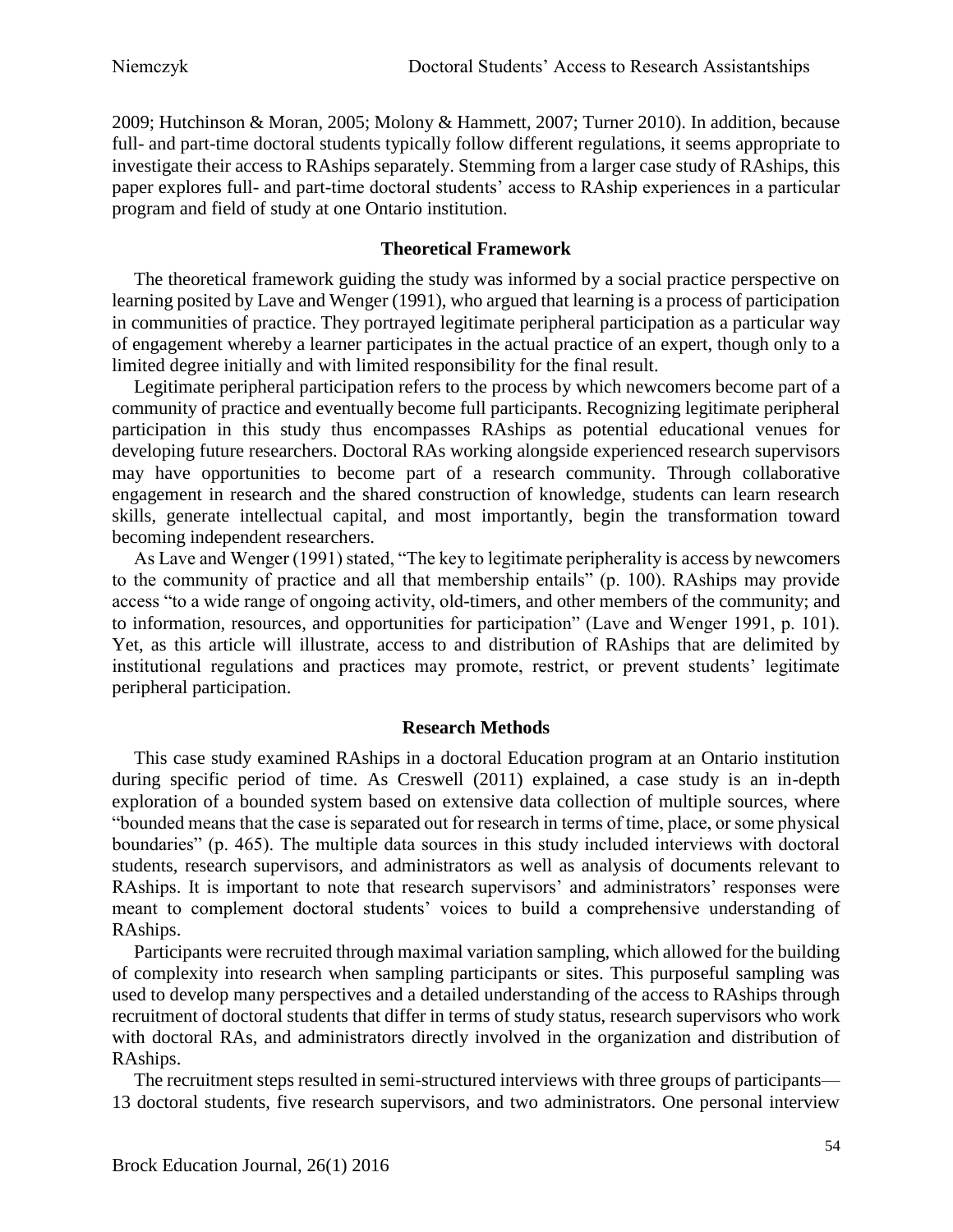was conducted with each participant. The doctoral student group comprised eight full-time and five part-time students; six had worked as RAs, while the other seven had not considered or had decided not to engage in RAships. Consistent with typical demographics in Education programs, women were overrepresented in the three participant groups: students (10 women, three men); research supervisors (three women, two men); and administrators (two women). Data saturation a point in data collection when interviews no longer provide new or relevant information—was used in order to decide when a satisfactory number of interviews had been completed (Saumure & Given, 2008).

Participants granted the researcher permission to audio record all interviews, which then were transcribed verbatim. Transcribed interviews were forwarded to each participant who then had the opportunity to verify transcription accuracy, volunteer additional information, or withdraw from the study. All but one participants responded to the member check.

Interview data were complemented by documents that reflected the sample university's regulations and practices pertaining to RAships. The documents were located through searches of departmental and institutional websites and included four university documents, three Faculty documents, one program document, and three external documents. These data augmented and corroborated evidence from the interview data sources (Yin 2012). For confidentiality purposes, the institution's name is not disclosed in order to protect participants' identities, and institutional documents are not cited or identified by name; the documents are categorized as university documents, Faculty documents, and program documents.

After member checks, the interview transcripts were imported into NVivo software along with the documents to facilitate systematic data analysis. Miller and Salkind (2002) explained that qualitative data analysis software enables researchers "to systematically analyze text or image files, categorize and code information, build descriptions and themes, sort and locate important data segments, and provide visual display of codes and categories" (p. 164). The analysis was treated as an ongoing process (Miles & Huberman, 1994). A general sense of the data was acquired by transcribing the interviews and reading the documents, which together served as a preliminary exploratory analysis (Creswell, 2011). Then an inductive approach to establish general codes and themes derived from the detailed data (i.e., transcribed interviews and documents) was adopted. After coding all interviews, unique codes were identified and comparable codes were grouped to achieve a more manageable set of themes. As a result of this process, 12 final themes were developed, which then informed exploration of full- and part-time doctoral students' access to RAships.

## **Context**

In order to situate the case, this section explains the doctoral program and organizational characteristics of RAships at the institution under investigation. A thorough description is provided so that international readers may use this information to judge the extent to which the findings may also inform other programs or institutions where RAships could be considered research learning venues.

## **The Program**

The program under investigation is one of a few in Ontario that offer flexible learning environments in terms of possibilities to study on a full- or part-time basis (Saliba, 2012). The program involves face-to-face seminars in condensed blocks during two time periods plus online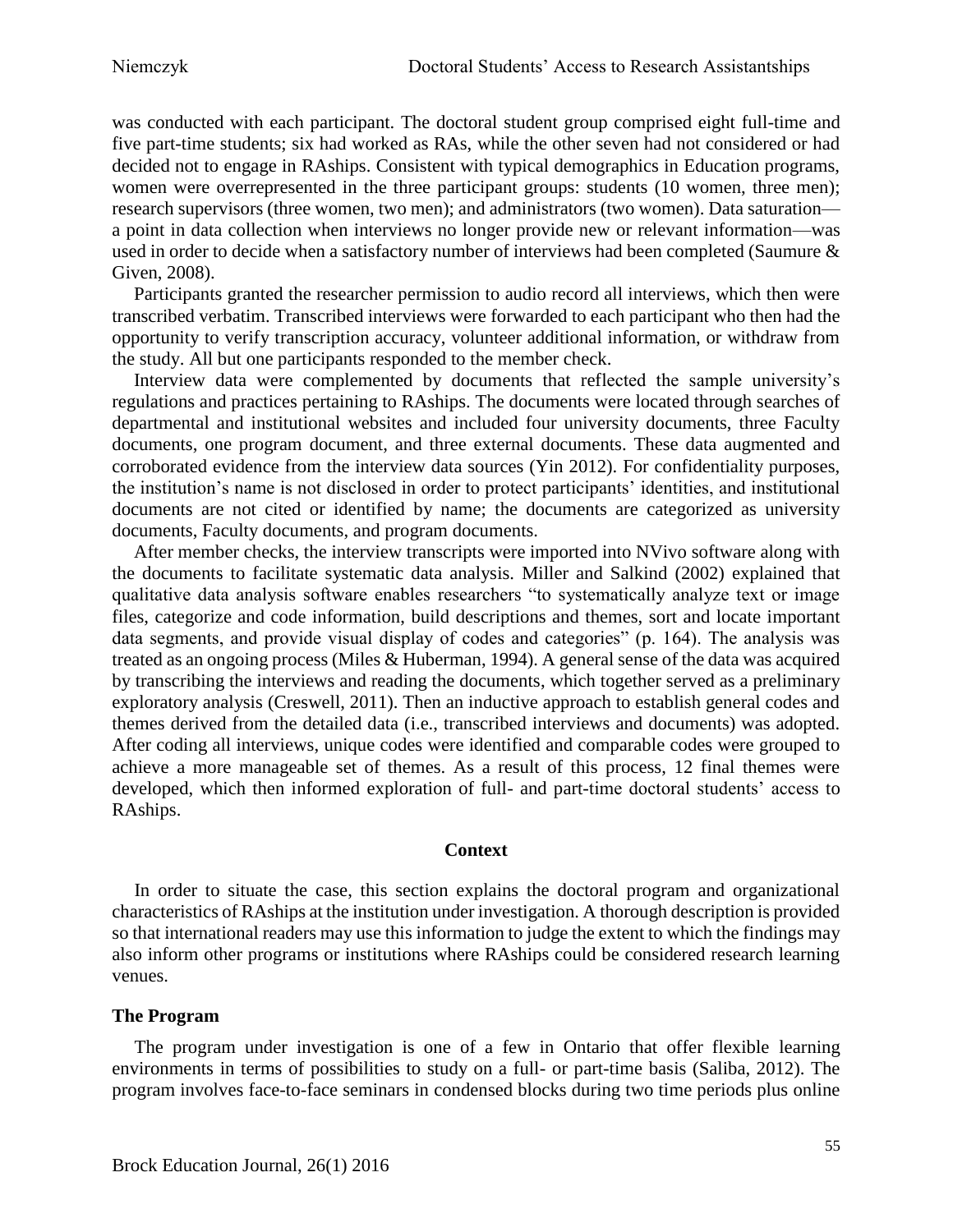delivery for other courses, which allows students easy access regardless of their geographic area. The program encompasses three fields of study that focus on educational policy, educational psychology, and critical theory. To support students' research education and the consequent development of their identities as researchers, the program offers research methods courses that expose students to qualitative and quantitative research methods in Education, a comprehensive examination through which students are required to demonstrate their research skills and knowledge, and dissertation research whereby each student undertakes an independent study investigating a relevant issue in Education under the supervision of a doctoral committee. In addition, students may engage in RAships to assist research supervisors with their research.

#### **Structure**

All first-year students begin the program in July and must complete two compulsory face-toface courses during their first and second summers. In the fall term of their first year, students normally take one or two specialization courses in their respective fields of study; such courses are delivered through distance technology (one online and one usually independent). Although the program structure, including the timing of the first compulsory course and residency requirements, is somewhat fixed, the other courses and the independent work allow space for students to design plans of study that meet their personal and professional objectives.

After completion of all coursework, students are expected to complete a comprehensive examination that requires students to demonstrate profound knowledge of their respective fields of study, along with the research skills necessary to undertake dissertation research. The comprehensive examination provides examiners with evidence that students are prepared to move to the next stage of the doctoral program and undertake original research.

The next stage requires students to finalize and defend their dissertation proposals. Drafting the proposal may originate early in the program, especially for candidates seeking external funding, or during the final research course, which allows students to examine theory and research in relation to their dissertation topic. The dissertation proposal is approved when examiners are satisfied with its quality and convinced that the candidate is ready to proceed with the proposed research.

Full-time students are deemed to be in residence throughout the course of the program and are expected to complete their degrees within 4 years. Part-time students are allowed to complete the requirements of the program over an extended period of time and fulfil residency requirements during the two doctoral seminars (two condensed blocks during the two time periods) and two other consecutive terms.

#### **Enrolment**

The program consistently receives far more applications than it can accommodate. Admission to the program is limited, and the selection process is highly competitive. All applicants to the doctoral program are required to select a field of study, submit a description of the proposed area of research, and outline whether their studies will proceed on a full- or part-time basis.

The program accommodates students on a full- or part-time basis. At the time of data collection (fall 2013), 25 students (56%) were registered full time and 20 students (44%) were registered part time. The program includes a diverse group of students in terms of age, gender, race, cultural background, and economic status. Domestic students come from across Canada and there are very few international students. Since the program began, there has been much higher representation of females (around 75%) than males; this is very common in the field of Education, which is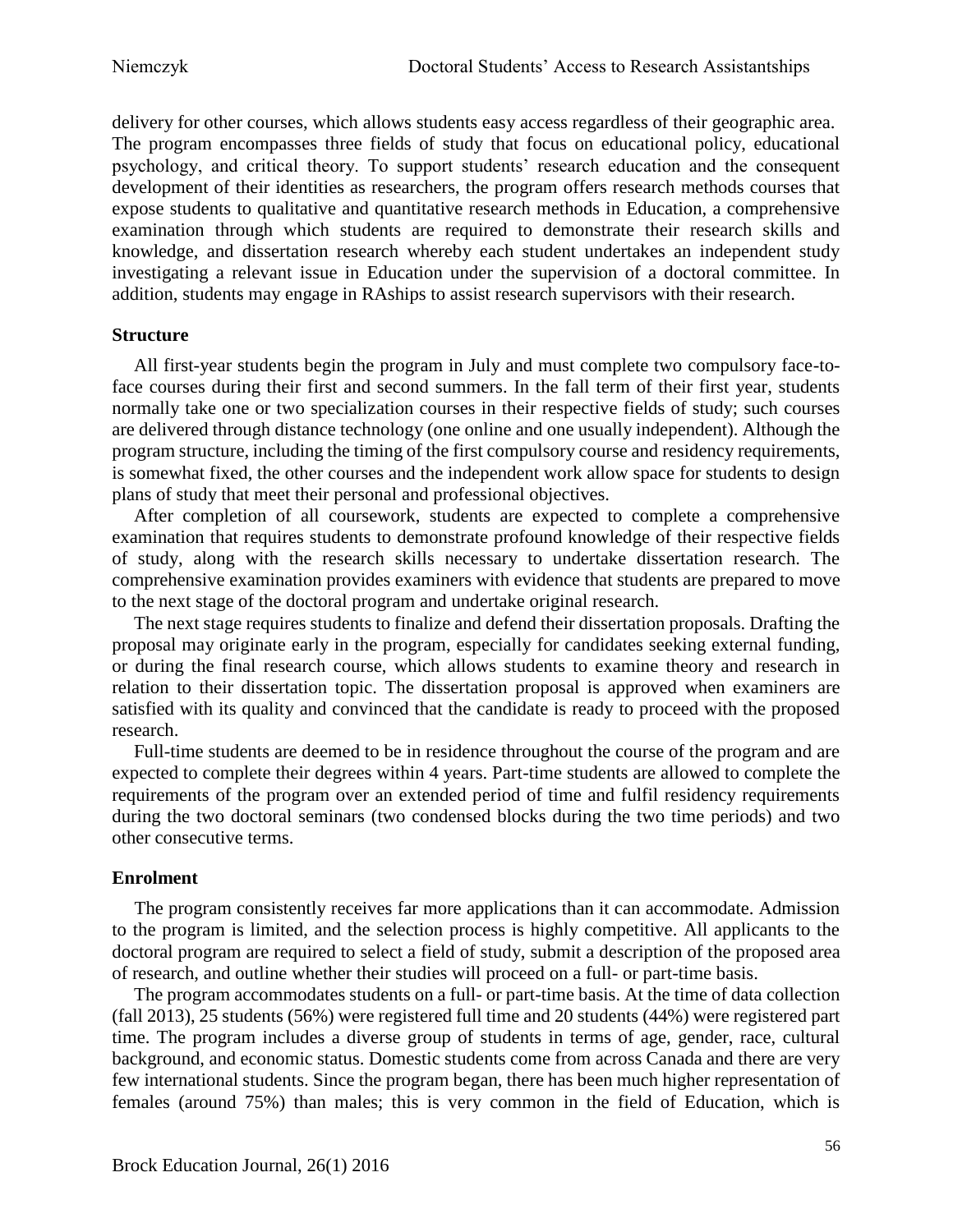overrepresented by females (Government of Canada, 2012; Turcotte, 2013).

## **Funding for Doctoral Students**

Financial support is available for all full-time students during the first 4 years of study. The support offers fellowship funding, guaranteed paid employment through graduate assistantships, and additional institutional incentive awards. The main funding package for full-time students includes a graduate fellowship that requires no employment duties and a graduate assistantship that requires students to work as RAs, teaching assistants, language assistants, or instructors if they wish to receive that funding component. For the past 2 years, the graduate fellowship was approximately \$12,000 and graduate assistantship was \$7,200 per year for each student.

In addition to the main funding package, full-time students are eligible to receive twice during their studies the Faculty of Education Research Fellowship. Each year, there are either six \$5,000 fellowships or five \$6,000 fellowships available. Students compete for these fellowships; however, no employment is required for successful applicants.

University-related employment for positions such as RAships provides financial support for graduate students and work experience that is designed to supplement their formal academic programs, and contribute to skills development relevant to their future careers. However, as per province-wide standards, full-time graduate students are expected to devote time to their studies and should not exceed 10 hours per week on any employment (Council of Ontario Universities, 2013). Part-time students are eligible to work more than 10 hours but not more than 44 hours based on provincial employment standards (Ontario Ministry of Labour, 2013).

## **Funding for Research Assistants (RAs)**

The Faculty of Education supports faculty research through two main funds: the Graduate Research Assistant Development (GRAD) Fund (approximately \$31,000 annually) and the Research and Development (R&D) Fund (approximately \$10,000 annually). The GRAD Fund is the most directly relevant source of support for graduate students and explicitly introduces them to the research process. Every faculty member is eligible to apply once each year for a 60-hour contract on the condition they provide training to the hired students during the contractual time frame. Each student is eligible to apply and accept one contract per term. Full-time students have priority but part-time students can be hired if full-time students are not available.

Providing research training to students is part of the GRAD Fund criteria but it is not a component of the R&D Fund criteria. As one of the administrators explained, the department encourages professors to use the R&D Fund to support graduate students' research education; however, there is no requirement or obligation to do so. In fact, the funding can be used for other activities related to the professors' research agendas.

Other internal grants from the university serve as seed grants meant to support research projects leading to external grant applications. There are also special purpose grants for manuscript preparation (up to \$1,500), organizing a workshop (up to \$5,000), or other scholarly activities. Some of the latter sources could be used to hire a graduate student as an RA. In addition, some faculty members have external grants from sources such as SSHRC.

#### **Recruitment of RAs**

The Faculty of Education has a mechanism in place whereby students interested in working as RAs can submit a Student Application Form, their current curriculum vitae (CV), and a brief outline of their research interests to the Faculty's research office. The form and the student's CV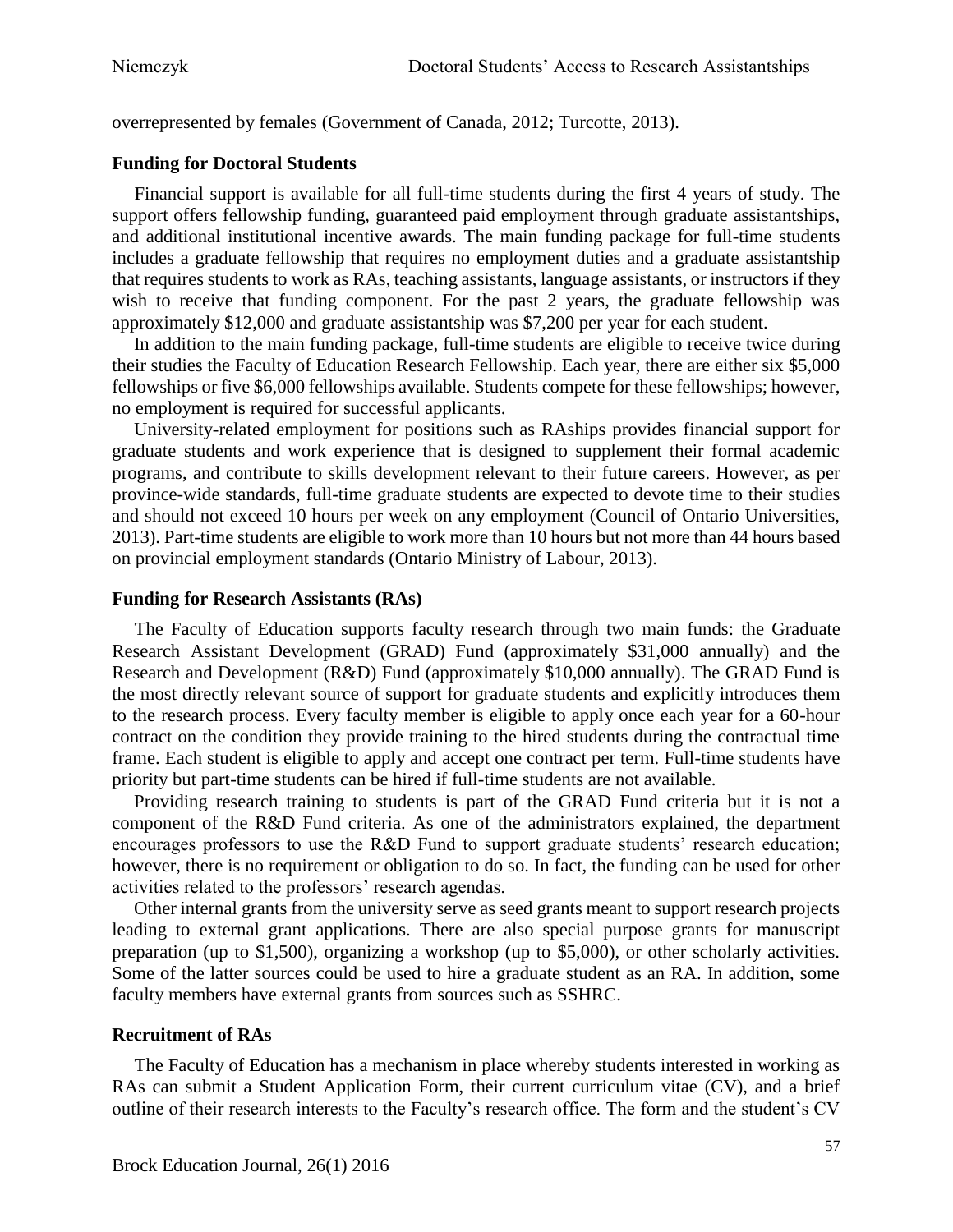are then placed in a binder and made available to researchers interested in hiring RAs. The intention is to assign RAships to full-time students and to provide as fair a distribution as possible. The application process allows researchers to determine which students are interested in RA positions, the pool of existing skills, and the training students would like to receive.

This recruitment process helps students and researchers alike; it enables students to engage in research projects that offer them opportunities to develop new skills and also helps researchers to find suitable RAs. However, it is important to note that not all hiring is undertaken through the auspices of the research office; students may become informed about RAship opportunities from course instructors or through conversations with their colleagues.

## **Findings**

In order to clearly and concisely illustrate doctoral students' access to RAships, this section is organized in three parts that address the distribution and organization of RAships as well as the student status (i.e., full- or part-time).

# **Distribution of Research Assistantships (RAships)**

The majority of full- and part-time students reported securing their multiple RAships informally as opposed to doing so through the existing formal process. In most cases, full-time students were contacted directly by researchers familiar with their work ethics or through referrals from other professors. Meanwhile, part-time students attributed their success in securing RAships to being proactive, connecting with professors, and letting them know about their availability to work as RAs.

Doctoral students' responses correspond to information reported by the research supervisors who indicated they found RAs mainly through personal contacts (e.g., supervising students' doctoral work, being on students' committees, or having students in their courses) and recommendations rather than any formal recruitment process. As one research supervisor explained, she would prefer knowing the quality of students' work prior to hiring them as RAs.

When students were asked specifically about factors that influenced their access to RAships, the full-time students with RAships indicated that students get hired as RAs based on the skills they bring to the project; they emphasized that students with requisite skills have greater chances of securing positions than those who need research training. These perspectives reflect administrators' voices indicating that some researchers prefer hiring students who require little training.

One of the full-time students without RAship experiences recalled receiving an email about an RAship opportunity to which she did not respond because she did not have the prerequisite skills noted in the posting. The student confirmed her willingness to learn new skills but deduced from the description of duties that she would need to have the required skills to qualify for the position. Another full-time student with RAships explained, "[research supervisors] are always fishing for experience because they themselves are so busy that they don't have time to dedicate to teaching students." The idea of research supervisors having insufficient time to train RAs was also broached by another full-time student with RAships: "So idealistically, yes it is fair to engage new students [as research assistants] but realistically I think that professors would rather take someone with more experience." Statements touching on research supervisors' busy lives align with literature that reports faculty workload pressures and competing demands for time due to heavy teaching loads, pressure to conduct research and publish, and substantial administrative and service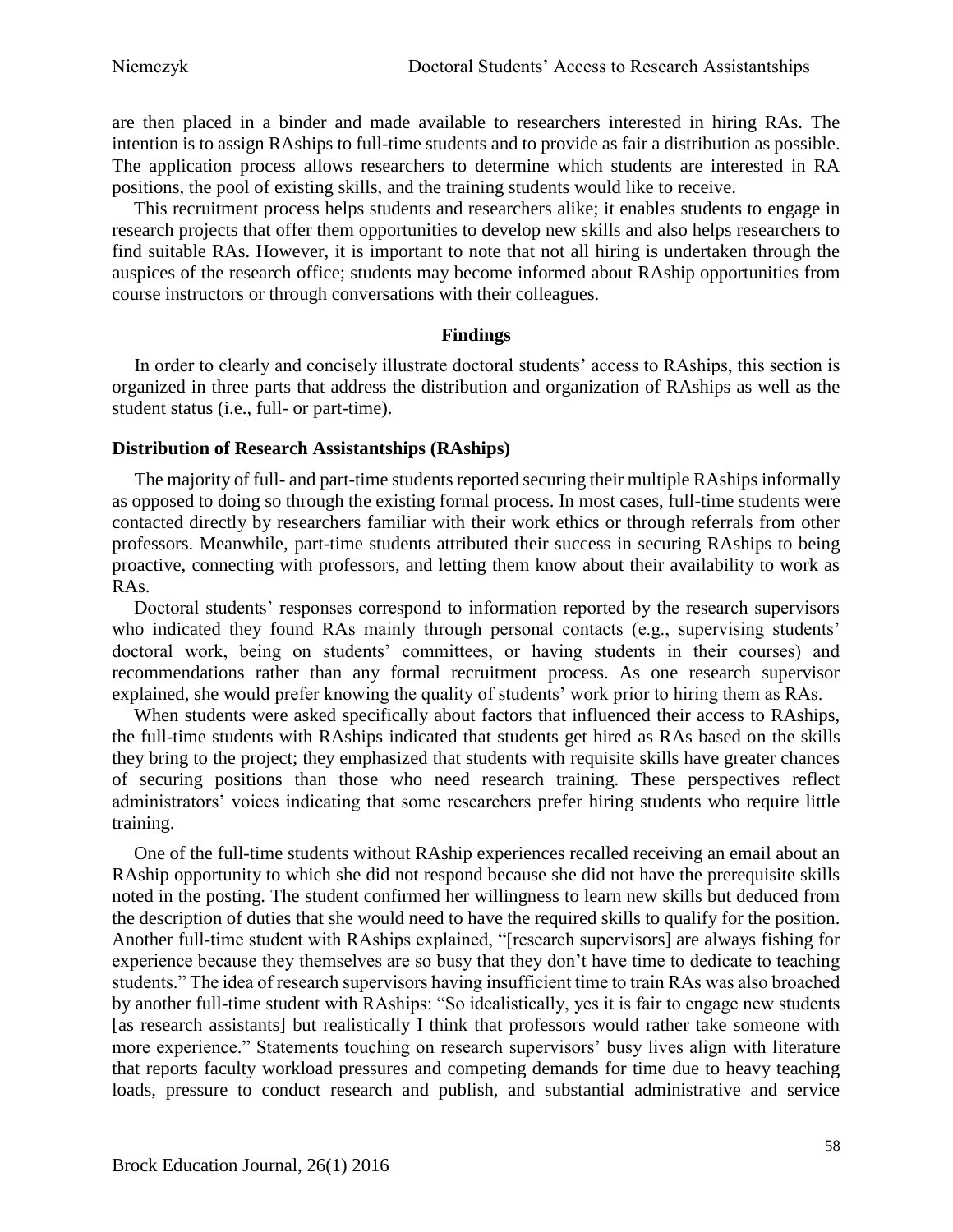responsibilities (Austin, 2003; Deem & Brehony, 2000). One administrator indicated that researchers face deadlines and must progress with their respective projects in a timely manner. In addition, having limited internal funding, they sometimes prefer to hire people who can assist with a project for perhaps only a few hours to complete specific tasks to help move the project forward.

It is important to note that some students relied more heavily than others on funding to support both their studies as well as their families. It was evident in responses from two full-time students that RAships provided much-needed financial support in addition to any educational benefits; thus, not knowing when RA positions would become available or not having necessary skills to qualify for assistantships put some full-time students at a disadvantage. As Hinchey and Kimmel (2000) succinctly stated, "The more a student needs money, the less choice he or she has about work conditions" (p. 67).

Several full-time students questioned the actual purpose of RAships given that some research supervisors prefer hiring students with existing research skills. For example, a full-time student with RAships asked, "So what is research assistantship? Is it an opportunity to learn or opportunity to practice the skills you already have?" Another full-time student with RAships questioned why students should be expected to have a particular skill set in order to work as RAs: "If we would have all the skills already, then why would we even bother with RAships?" Such contemplations reflect Hinchey and Kimmel's (2000) views about the ambiguity associated with the research and teaching services that graduate students provide to universities; although institutions may claim that research and teaching assistantships serve as ways for graduate students to learn the skills they will need as professionals, such students often perform tasks that are normally reserved for experienced researchers.

Administrators indicated that full-time students have priority to access RAships; however, as one administrator noted, "part-time students can be also hired if full-time students are not available. The idea is to support the full-time students who are not working and getting some additional income to support their studies and life." Because part-time students tend to have fulltime employment, they are not considered as a first choice for financial support through assistantships. Although the priority in hiring RAs was given to full-time students, the majority of research supervisors in this study indicated they did not consider students' status when appointing RAs. In addition, administrators reported limited input into professors' selection of assistants.

The main criteria researchers considered when hiring RAs were students' general research skills, their ability to quickly engage in a research project, their availability during a specific time frame, and their interest in the research topic; some of the latter elements were more important than others for each research supervisor based upon individual preferences. However, it is important to note that such preferences corresponded to researchers' criteria for hiring doctoral RAs; the research supervisors clarified that they would have different expectations in terms of competencies and research training for master's students.

Part-time students advocated for equal distribution of RAships regardless of student status. As one student articulated, everyone should have the opportunity to work as an RA during doctoral studies. Although administrators explained that efforts were made to hire students who did not have RAships, the process is not systematic for two reasons: (a) there is no database in place to show who had RAships and who did not, and (b) researchers hire students informally. The majority of participants recognized the need for a database that would record the names of those hired as RAs, their research supervisors, the point within their studies when they were hired, and the length of their contracts.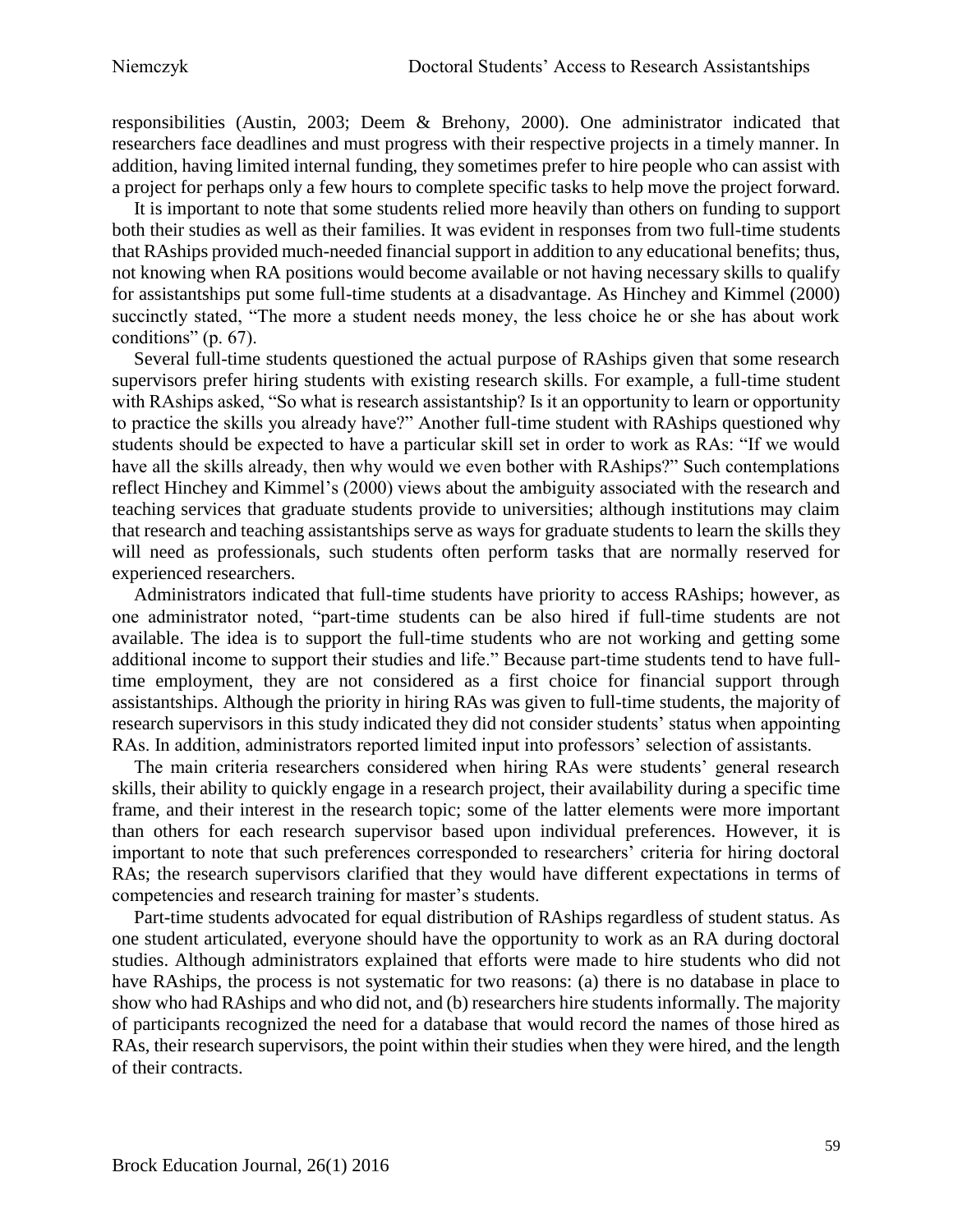## **Organization of RAships**

The majority of full- and part-time students emphasized that RAships are not well advertised and that it is difficult to foresee when such positions may become available. Students were unsure about how to obtain information on available RA opportunities or who was interested in hiring RAs, and a majority of students voiced the need for transparent and fair distribution of RAships. Students believed distribution should be a transparent process, especially since the funding for many projects came from internal or external grants with expectations that researchers provide research training for students. Therefore, they argued that every student should have equal access to research training.

Students' responses aligned with those of research supervisors who confirmed that it was challenging for students to know what projects were available. Most research supervisors attributed the gap between available RA positions and potential candidates' awareness of these opportunities to a lack of electronic accessibility to such information. Access (or lack thereof) to information regarding RAship opportunities affects doctoral students' entry into research communities of practice.

The majority of full- and part-time students without RAships lacked general information about RAships. Three full-time students without RAships reported that they were unable to find RA positions despite attending a workshop on the topic and being part of the research community through their frequent presence on campus. The main issue seemed to be the timeliness of when RAships were offered.

Some full-time students indicated that they often took on available assistantships (e.g., teaching assistantships) rather than wait for a position (such as a RAship) that could be more beneficial for their professional development because they did not want to lose the paid fellowship portion of their doctoral funding package. One full-time student without RA experience did not receive any information about available RAships and for two consecutive years undertook employment outside of his area of interest to avoid losing any of the doctoral funding. As explained in the Context section, full-time students took on employment out of institutional obligation because they were required to work for the university to maximize their doctoral funding. Again, working while studying was a necessity for many full-time students in order to generate sufficient income to support their studies as well as their families.

Some students who quickly secured the first-available assistantship position were disappointed they were unable to accept more suitable positions that arose later because of the 10-hour per week limit and other personal commitments. As one full-time student without RAships said, "I got some emails sent to everybody about research assistantship opportunities but at that time I had a TA position and I knew that we can't exceed more than 10 hours per week."

## **Student Status**

All doctoral students were asked if and how their status influenced their experiences with RAships. Full-time students with RAships referred mainly to the advantages of full-time status, whereas part-time RAs voiced concerns and disadvantages associated with their student status.

Full-time students indicated that their status allowed them to fully immerse themselves in doctoral work, to be regularly on campus, to build relationships within a scholarly community, and to access RAships. All full-time students with RAships agreed that being on campus made them visible and increased their educational opportunities. Students indicated that relationships with researchers and reputation within the Faculty influenced their access to RAships. Both factors relate to regular visits on campus. Being around and networking offered full-time students unique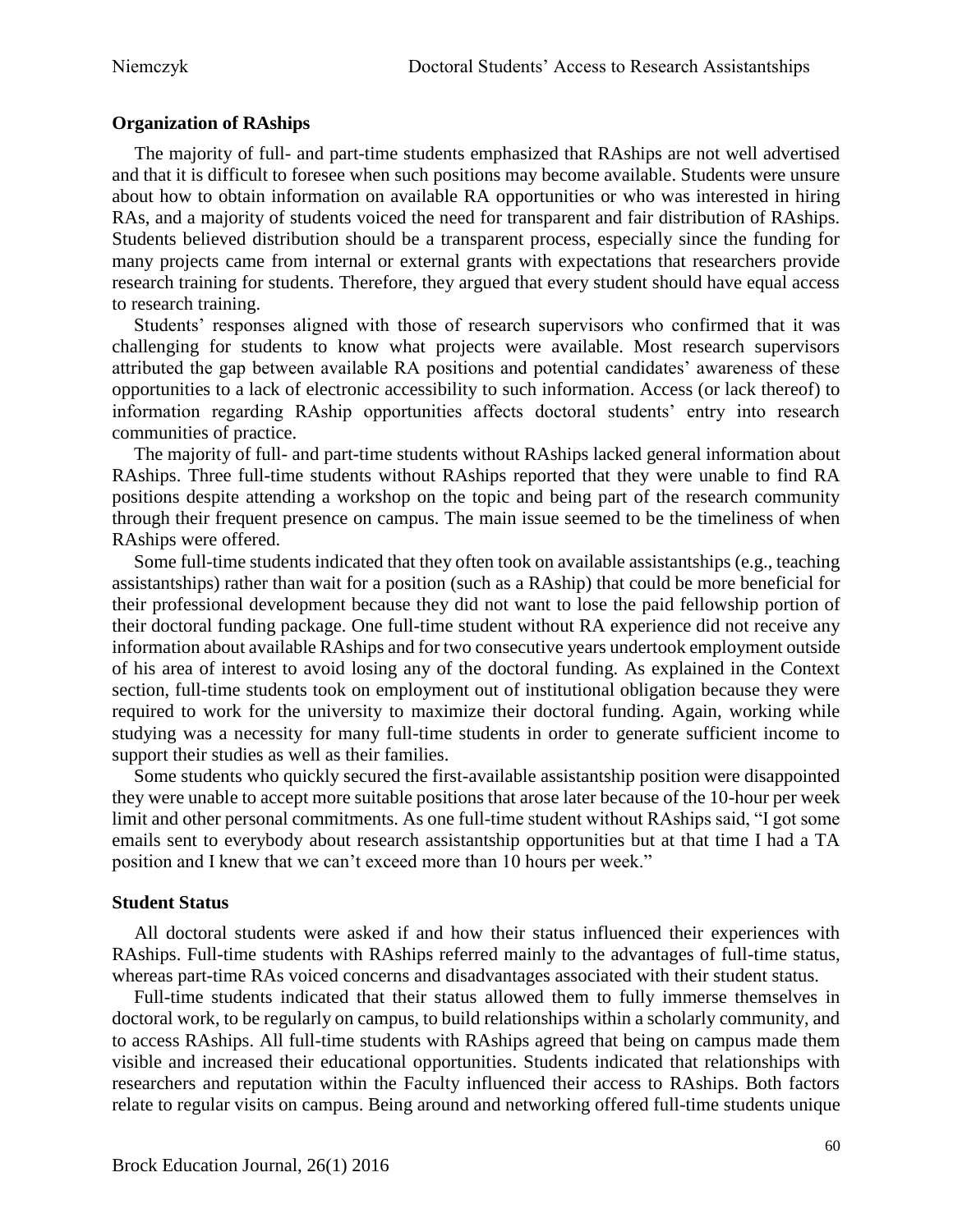opportunities to learn about professors' research interests and current projects, and to find out when potential RA opportunities might become available. Research supervisors and administrators also recognized that regular visits on campus increased students' chances of getting involved in educational assistantships. One administrator likewise emphasized the importance of being visible and building a good reputation within the department.

A majority of part-time students commented on the problem of isolation from the university, disconnection from the program, and limited access to RAships. As indicated by part-time students, most activities pertaining to RAships took place during weekdays when they could not attend and when remote conferencing and presenting were not available. All part-time students called for RAship opportunities for students located far away from the university.

This study also sought to identify factors that affected doctoral students' decisions not to undertake RAships or the reasons for their lack of RAship opportunities. Responses from the four full-time students without RAships were divided between (a) those who reported they were not interested in RAships because of the demanding full-time studies workload and preference to engage in teaching, and (b) those who looked for RAship opportunities but were not able to secure them due to ineffective advertisement of RA positions. The majority of part-time students without RAships reported feeling isolated from the program and research community and lacking practical research experiences. Part-time students without RAships called for regulations that would make RAships more accessible for part-time students located far away from the campus. Considering existing technology and conferencing tools currently available, there is no apparent reason to limit students' access to information and research learning opportunities. More effective use of technology has the potential to increase students' connections to a research community and decrease their feelings of isolation.

In addition, full-time students reported family financial situations as a factor contributing to the level of urgency in accessing RAships; some students had stable financial situations whereas others relied on on-campus employment to support their families. Part-time students identified their fulltime employment and distant locations as factors limiting their presence on campus. Full- and parttime students alike indicated that family obligations—specifically parenting duties corresponding to young children—reduced the time they had available to engage in RAships.

## **Discussion and Recommendations**

The analysis of participants' responses led to a deeper understanding of access to RAships but also raised questions related to inclusiveness in a community of research practice. Participants recognized several shortcomings in terms of organization and distribution of RAships that contributed to unequal access to RAship opportunities. As discussed previously, some full- and part-time students did not engage in RAships because of limitations such as a lack of information about RAships, poor advertisement of RA positions, and scarce assistantship opportunities for students located far from campus.

The findings from the study showed that the majority of full- and part-time students secured their multiple RAships informally as opposed to following any established formal process. Fulltime students reported being contacted in most cases directly by professors, whereas part-time students attributed securing RAship opportunities to being proactive, connecting with professors, and letting them know about their availability to work as RAs. Considering that full-time students are more often on campus and thus more visible to the faculty and staff than part-time students, it is understandable that they are approached more frequently with assistantship offers than part-time students. It is important to note, however, that the informal hiring practices excluded many students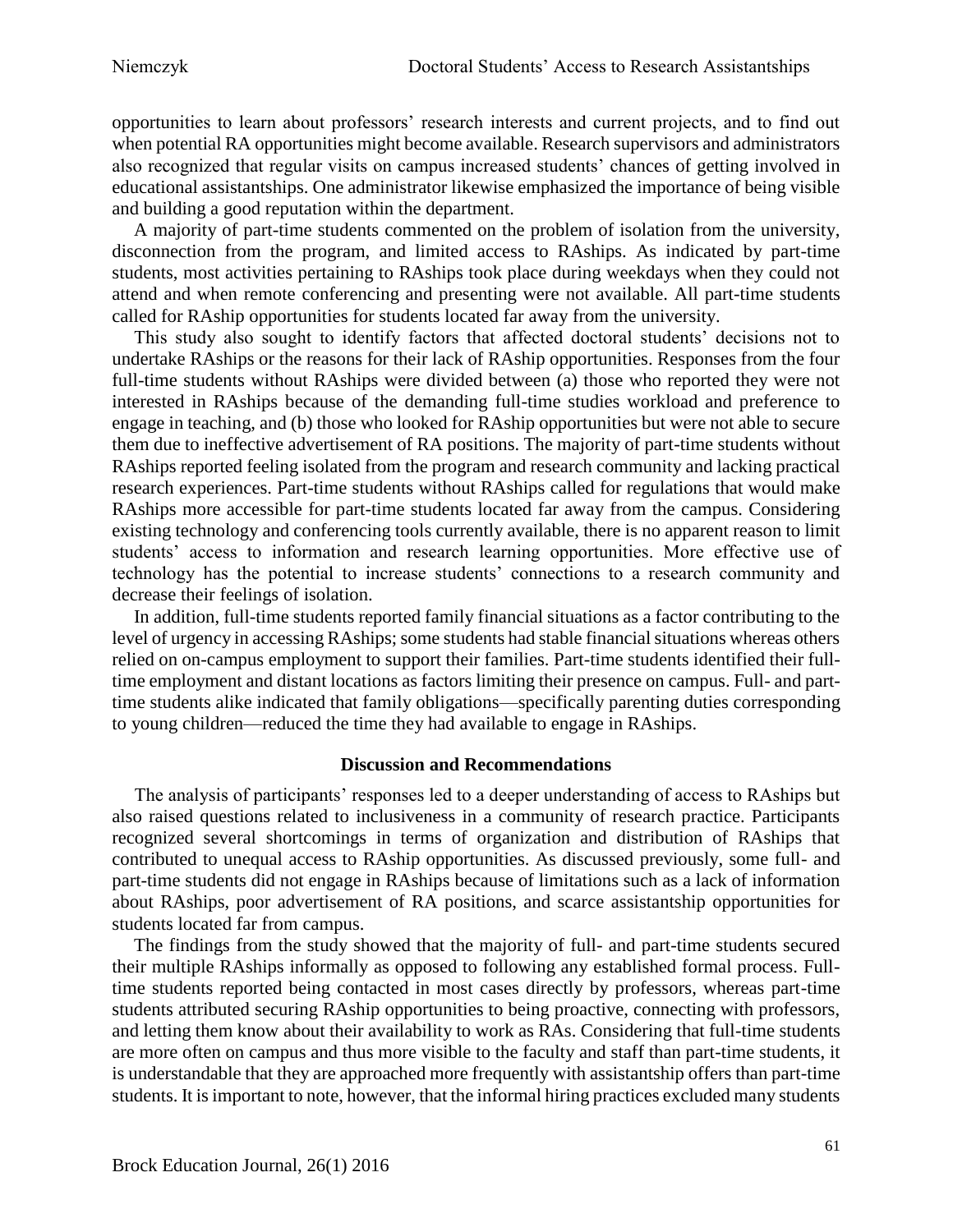(full- and part-time alike) from opportunities to participate in RAships. Ultimately, access to RAship opportunities translates into access to legitimate peripheral participation in a research community.

The majority of participants suggested that advertisement of RA positions was inadequate and indicated a need to enhance accessibility to information about RAships. Creating an electronic platform for RAs and research supervisors would allow graduate students to find out about researchers' projects and potential RAships, while simultaneously allowing researchers to identify students looking for RAship opportunities.

The stories of several part-time students illustrated structural limitations that imposed barriers to accessing RAships. The accounts from part-time students revealed their feelings of isolation and exclusion from access to information about RAships due to their full-time employment, family obligations, and often distant locations. Students' stories aligned with the literature reporting that part-time doctoral students are often disengaged from the learning community, sitting on the periphery and in isolation (Neumann & Rodwell, 2009; Sanders, 2012). To ameliorate feelings of isolation, they called for flexible hours for workshops and information sessions as well as more effective use of technology.

Another practice that prevented many students from legitimate peripheral participation through RAships relates to hiring students with existing research skills over those with less research experience. Many full-time students and administrators recognized that students were hired as RAs based on the skills they brought to the project. Some research supervisors also admitted to this practice. Students emphasized that those with skills had a higher chance of getting positions over those who needed research training. There is no question that research supervisors work with strict deadlines and often have limited funding, which may result in their favouring students with existing research skills to assist with their projects. Still, although research tasks must be completed in a timely fashion, which is more feasible if an appointed RA already has the requisite skills, it is important to recognize that such practices exclude a significant number of students from educational opportunities.

As noted earlier, the theoretical framework of legitimate peripheral participation (Lave and Wenger, 1991) used in this study indicates that newcomers to the community of practice require "access to a wide range of ongoing activity, old-timers, and other members of the community; and to information, resources, and opportunities for participation" (p. 101) in order to become full members. Doctoral students, who are the research leaders of tomorrow, develop their identities as researchers by engaging in research communities and doing research. Therefore, they need opportunities to acquire a sense of belonging to scholarly communities (Pyhältö, Stubb, & Lonka, 2009). Affording doctoral students with legitimate peripheral participation implies granting them access to RAships as research learning spaces; conversely, limiting access to those who already possess skills to engage in RAships marginalizes students eager to acquire research skills and to become part of the community.

It is also important to consider if existing skills should or could be used as criteria for recruiting students as RAs as well as the implications of doing so. Does the program's accepted practice of prioritizing students with existing research skills for RA appointments assume that all students enrolled in the doctoral program have such skills? Does the program consider and assess such research skills during the admissions process? These questions need answers in order to evaluate the appropriateness of existing hiring practices. If the program enrolls doctoral candidates with diverse levels of research skills, then program planners should (re)evaluate admission criteria. In other words, is the program designed exclusively (or favourably) for students with existing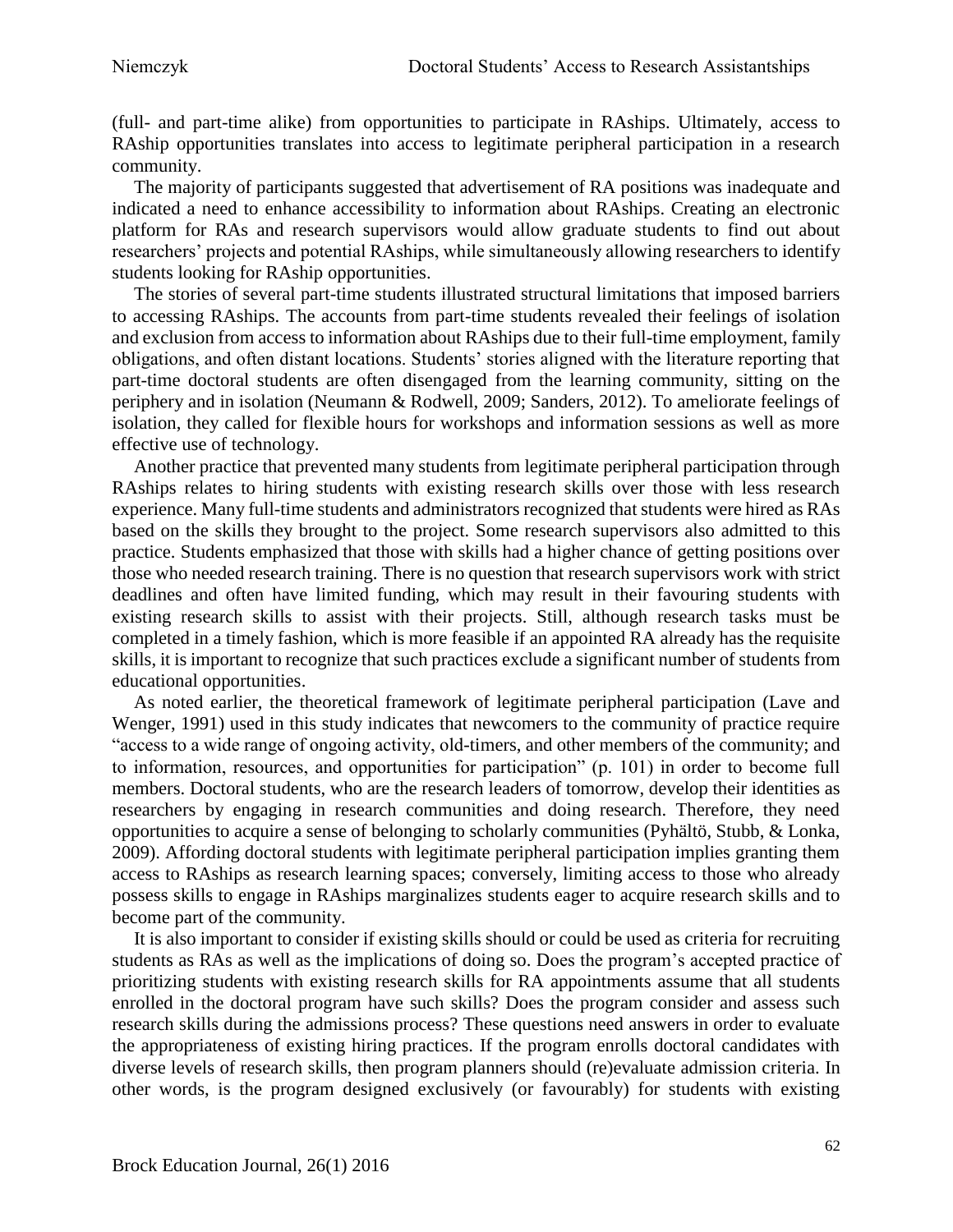research skills, or does it intend to include the acquisition of research knowledge and skills as an outcome that students are expected to achieve through proper research training? If the goal is the latter, then it is essential for the program to assist students in terms of resources and educational opportunities to assure their development as researchers.

The continued practice of hiring students with existing skills over those who need research training has profound implications. First, it contradicts the institutional claims that RAships serve graduate students to learn research knowledge and skills. In this regard, Hinchey and Kimmel (2000) urge institutions to reveal if "graduate students are novices who need assistantships to learn professional skills, or … skilled scholars contributing immeasurably to the work of university" (p. 7). To that end, doctoral students in this study already question the purpose of RAships—more specifically whether RAships are spaces to learn research or practice existing research skills, and why someone with research skills would even consider becoming an RA. Second, limiting RAships to students with existing research skills means supporting the circulation of research knowledge and skills within the same privileged group of students; doing otherwise would require researchers to ensure equity in the appointment of RAs. Researchers should consider students' competence as potential RAs with adequate research training as opposed to students' existing research competence (McGinn et al. 2013). Moreover, consideration should be given to the benefits RAships can provide to students rather than the extra time and challenges involved in training RAs (Strike et al. 2002).

With respect to fair distribution of RAships, the findings indicated that the absence of a database storing information regarding assistantships further exacerbates the problem. Creating an electronic record could identify students without assistantships and grant them hiring priority when RA opportunities become available. In practice, such a searchable database can only serve its purpose if researchers respect fair distribution practices. Otherwise, even with such a database in place, researchers might hire students with existing skills rather than provide opportunities to those with less experience.

Overall, the findings demonstrated several practices and regulations that prevented or limited students' legitimate peripheral participation through RAships. It is clear that greater attention needs to be paid to institutional structural issues that mediate organizational processes and relationships between RAs and research supervisors. RA recruitment processes need to be fair, transparent, and compliant with institutional regulations. Explicit regulations need to inform research supervisors how to reach potential RAs, what procedures to follow to recruit them, and what criteria to consider when selecting candidates. Although students with existing research skills may contribute to project completion with minimal guidance, students without RAship experience may benefit the most in terms of acquiring research skills and identifying themselves as members of a research community. In addition, lack of accessibility to information regarding RAships limits doctoral students' access to RAships. Therefore, enhancing existing structures of access and upgrading to provide virtual access to information may ameliorate some of the current limitations to students' engagement in RAships.

The findings also indicate a need for more inclusive regulations for part-time students who, like full-time students, wish to participate in research practice and gradually become full participants in a research community. Although the commitment to make the program inclusive for part-time students is visible, it is unclear how could RAships become more available to part-time students. One option to consider would be to give part-time students priority to work as RAs during their residency periods (full-time students are given such priority during every term due to their status; therefore, part-time students could be granted priority over full-time students during their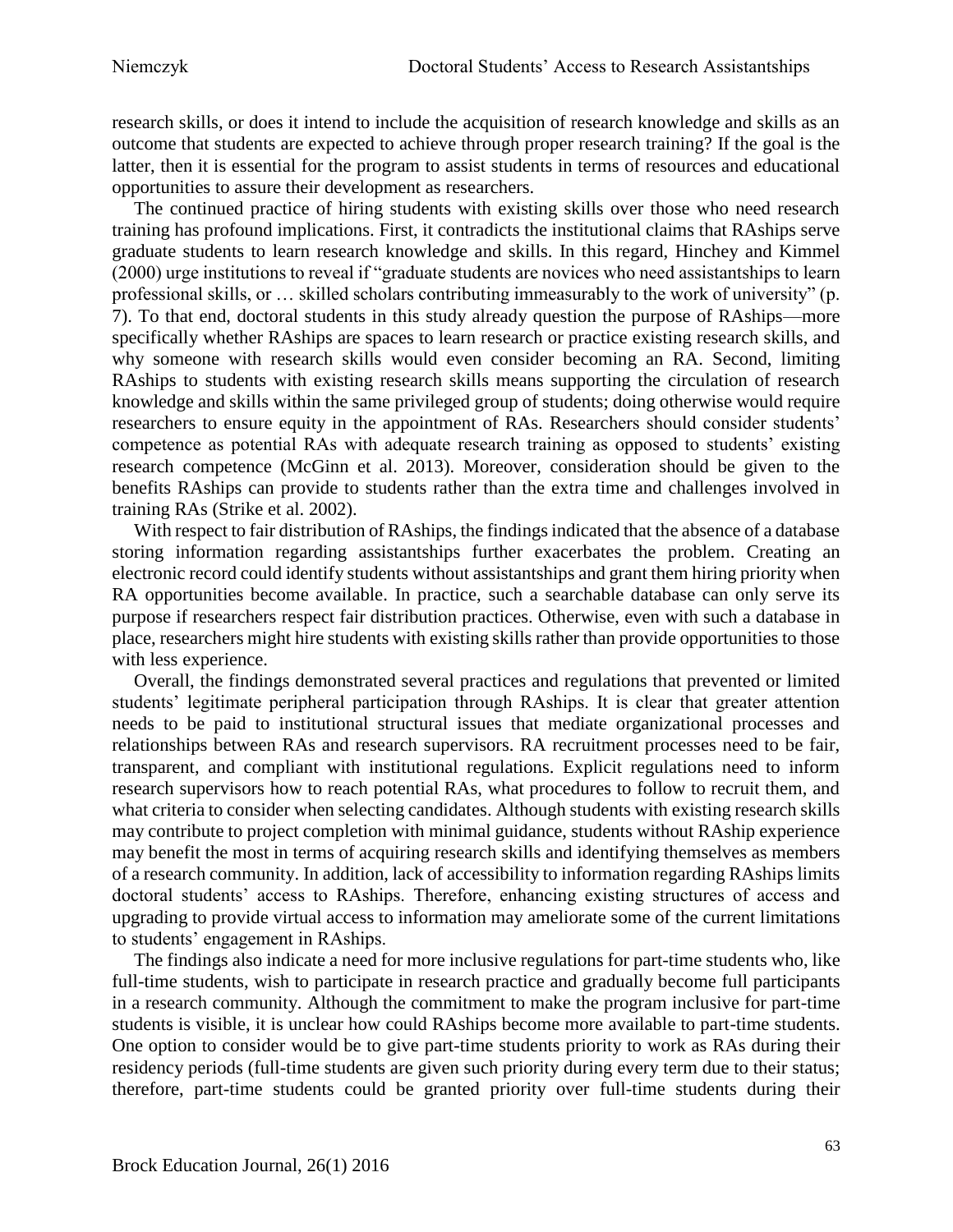residency periods). Another option, which aligns with some students' suggestions to make RAships a mandatory part of the program, would be to grant a specific number of mandatory RA hours for all full- and part-time students alike. The set number of hours would need to be reasonable for part-time students to complete during their residency periods, while full-time students would have a longer period of time in which to cover the same number of hours. This approach would allow all students to have at least one RAship experience within the program. As explained earlier, the main funding package for full-time students includes an optional graduate assistantship that requires students to take on employment assignments. This graduate assistantship (or part of it) could be allocated to doctoral candidates at the outset of the program for full-time students and the start of the residency period for part-time students, with the condition that students find research supervisors. It is reasonable to assume that most faculty members would welcome the assistance of doctoral students with their research projects, especially if they do not need to worry about securing additional funds.

# **Conclusion**

Considering that the culture of the academy has embraced research as its highest value and that comprehensive universities have adopted missions to discover, produce, and share knowledge, it is somewhat surprising that RAships seem to be in the process of development in terms of organization and distribution at this institution.

The multiple data sources considered in this study, especially the interviews with doctoral students, research supervisors, and administrators, highlighted how inaccessible RAships can be to some students, especially part-time students from distant locations. The results have also shown that institutional regulations and recruitment practices can hinder doctoral students' participation in RAships. This study's findings offer quality recommendations to improve full- and part-time students' access to RAships within and beyond the program under investigation. The findings may help students understand access to RAships, assist academics in hiring research assistants, and inform administrators and academic program committees about possible organizational changes to be made.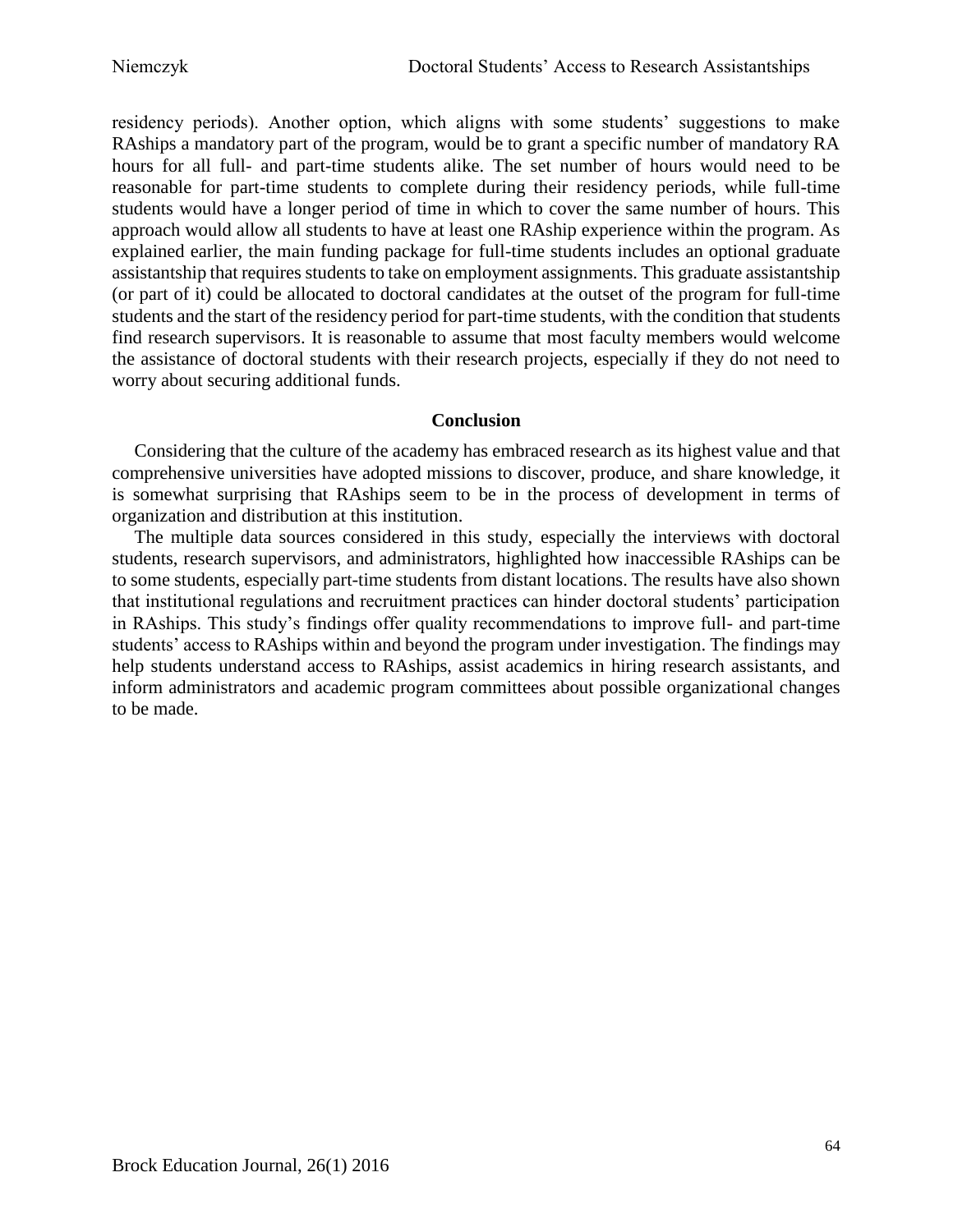## **References**

- Amundsen, C., & McAlpine, L. (2009). Learning supervision: Trial by fire? *Innovations in Education and Teaching International*, *46*(3), p. 331-342. doi:10.1080/14703290903068805
- Association of Universities and Colleges of Canada. (2012). Creative analytical innovative global collaborative graduates: How universities are producing the workforce Canada needs. Retrieved from [http://www.univcan.ca/wp-content/uploads/2015/09/graduates](http://www.univcan.ca/wp-content/uploads/2015/09/graduates-creative-analytical-innovative-global-collaborative-brochure-jan-2012.pdf)[creative-analytical-innovative-global-collaborative-brochure-jan-2012.pdf.](http://www.univcan.ca/wp-content/uploads/2015/09/graduates-creative-analytical-innovative-global-collaborative-brochure-jan-2012.pdf) Accessed November 2, 2015.
- Austin, A. E. (2003). Creating a bridge to the future: Preparing new faculty to face changing expectations in a shifting context. *The Review of Higher Education*, *26*(2), 119-144. doi:10.1353/rhe.2002.0031
- Bartlett, A., & Mercer, G. (Eds.). (2001). *Postgraduate research supervision: Transforming (r)elations*. New York: Peter Lang.
- Council of Ontario Universities. (2013). University-related employment for full-time graduate students. Retrieved from http://www.cou.on.ca. Accessed November 2, 2015.
- Creswell, J. W. (2011). *Educational research: Planning, conducting, and evaluating quantitative and qualitative research* (4th ed.). Upper Saddle River, NJ: Merrill/Prentice Hall.
- Deem, R., & Brehony, K. (2000). Doctoral students' access to research cultures—Are some more unequal than others? *Studies in Higher Education, 25*(2), 149-165. doi:10.1080/713696138
- Edwards, B. J. (2009). *It takes a village: Perceptions of the SFU Education research assistant experience* (Unpublished doctoral dissertation). Simon Fraser University, Burnaby, BC.
- Government of Canada. (2012). Women in Canada at a glance statistical highlights. Retrieved from [http://www.swc-cfc.gc.ca.](http://www.swc-cfc.gc.ca/) Accessed November 2, 2015.
- Grant, B. M. (2005). Fighting for space in supervision: Fantasies, fairytales, fictions and fallacies. *International Journal of Qualitative Studies in Education*, *18*(3), 337-354. doi:10.1080/09518390500082483
- Grundy, A. L. (2004). *Learning experiences and identity development as a research assistant* (Unpublished master's thesis). Brock University, St. Catharines, ON.
- Grundy, A. L., & McGinn, M. K. (2009). Learning research together: Reciprocal benefits for individuals with and without disabilities. In M. Garner, C. Wagner, & B. Kawulich (Eds.), *Teaching research methods in the social sciences* (pp. 195–203). Aldershot, UK: Ashgate.
- Hinchey, P., & Kimmel, I. (2000). *The graduate grind: A critical look at graduate education*. New York: Falmer Press.
- Hutchinson, T., & Moran, J. (2005). The use of research assistants in law faculties: Balancing cost effectiveness and reciprocity. *Proceedings of Faculty of Law Research Interest Group*, Brisbane, Australia. [http://eprints.qut.edu.au/2725/1/2725.pdf.](http://eprints.qut.edu.au/2725/1/2725.pdf) Accessed November 2, 2015.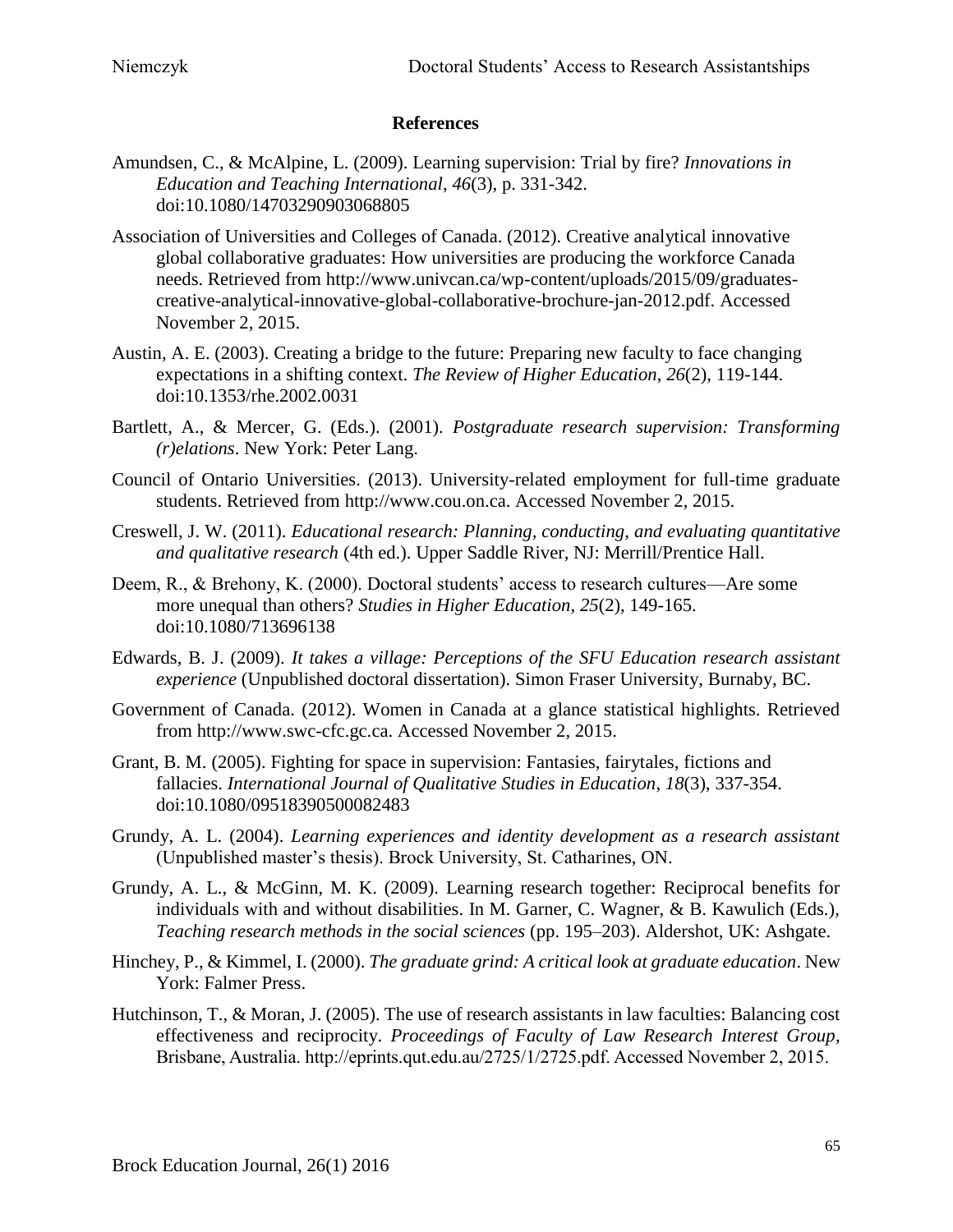- Lambert-Chan, M. (2008, May). The university as economic engine. Ottawa, ON: Association of Universities and Colleges of Canada. Retrieved from [http://www.univcan.ca.](http://www.univcan.ca/) Accessed November 2, 2015.
- Lave, S., & Wenger, E. (1991). *Situated learning: Legitimate peripheral participation*. Cambridge, UK: Cambridge University Press.
- McBurnie, A. (2011). Research assistants at Kwantlen Polytechnic University: Positioning and training for success (Master's thesis). Available from Theses Canada Portal database. (AMICUS No. 40917378)
- McGinn, M. K. (2006). New social science researchers in Canada: An ongoing research agenda. In M. Kiley & G. Mullins (Eds.), *Quality in postgraduate research: Knowledge creation in testing times* (pp. 127–139). Adelaide, Australia: CEDAM, Australian National University.
- McGinn, M. K., Niemczyk, E. K., & Saudelli, M. G. (2013). Fulfilling an ethical obligation: An educative research assistantship. *Alberta Journal of Educational Research*, *59*(1), 72–91.
- McWey, L. M., Henderson, T. L., & Piercy, F. P. (2006). Cooperative learning through collaborative faculty–student research teams. *Family Relations, 55*(2), 252-262. doi:10.1111/j.1741-3729.2006.00374.x
- Miles, M. B., & Huberman, M. A. (1994). *Qualitative data analysis: An expanded sourcebook*. Thousand Oaks, CA: Sage.
- Miller, D. C., & Salkind, N. J. (2002). Basic research design. In D. C. Miller & N. J. Salkind (Eds.), *Handbook of research design & social measurement* (6th ed., pp. 13–16). Thousand Oaks, CA: Sage.
- Ministry of Research & Innovation. (2008, April). Seizing global opportunities: Ontario's innovation agenda. Retrieved from <http://www.ontla.on.ca/library/repository/mon/22000/281482.pdf>
- Molony, T., & Hammett, D. (2007). The friendly financier: Talking money with the silenced assistant. *Human Organization*, *66*(3), 292–300.
- Moore, J., Scarduzio, J. A., Plump, B., & Geist-Martin, P. (2013). The light and shadow of feminist research mentorship: A collaborative autoethnography of faculty–student research. *Journal of Research Practice*, *9*(2), Article M8. Retrieved from [http://jrp.icaap.org/index.php/jrp.](http://jrp.icaap.org/index.php/jrp) Accessed November 2, 2015.
- Neumann, R., & Rodwell, J. (2009). The "invisible" part-time research students: A case study of satisfaction and completion. *Studies in Higher Education, 34*(1), 55-68. doi:10.1080/03075070802601960
- Ontario Ministry of Labour. (2013). Employment standards: Overtime. Retrieved from http://www.labour.gov.on.ca. Accessed November 2, 2015.
- Organisation for Economic Co-operation and Development. (2015). *Innovation strategy 2015: An agenda for policy action*. Paris, France: OECD Publishing.
- Pollon, D. E., Herbert, M., Chahine, S., & Falenchuk, O. (2013). From research assistant to professional research assistance: Research consulting as a form of research practice. *Journal of Research Practice*, *9*(2), Article M6. Retrieved from http://jrp.icaap.org. Accessed